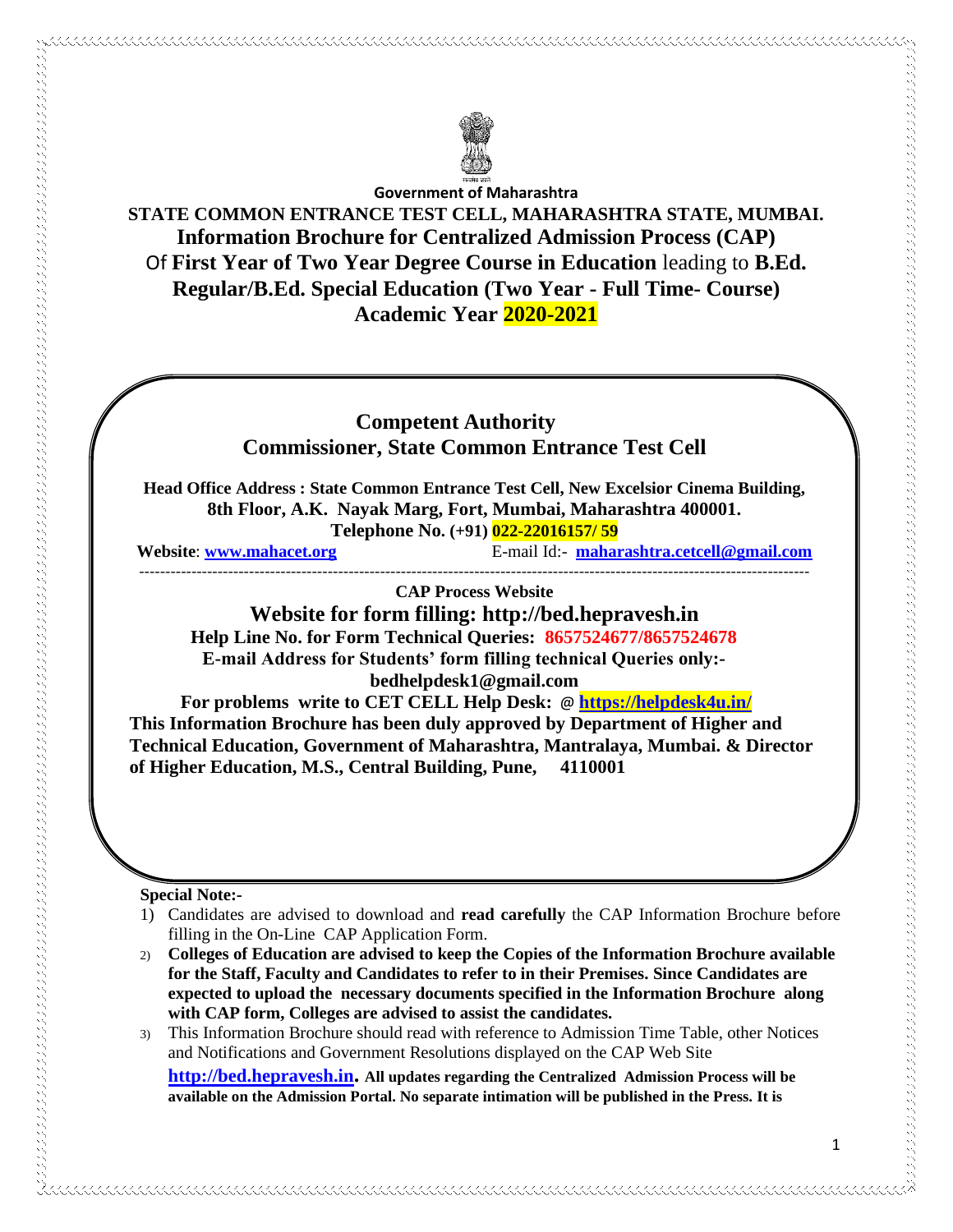(c) No Institution, who has in its possession or custody, of any document in the form of certificates of Degree, Diploma or any, other award or other document deposited with it by a person for the purpose of seeking admission in such Institution, shall refuse to return such Degree, Certificate, award or other document with a view to induce or compel such person to pay any fee or fees in respect of any course or program of study which such person does not intend to pursue or avail any facility in such Institution. But Institutions and the Candidates will be bound to submit the original documents for Admission Verification if DHE/ ARA demands them.

The Institution shall not recover the fees for the subsequent years from the student

seeking cancellation of his admission at any point of time.

# **15.1) Fees to be paid while seeking Admission in the Institution:--**

**a) Tuition Fee**

alah perangan perangan pengantan pengantan pengantan pengantan pengantan pengantan pengantan pengan pengan pen

18. Tuition Fee **1. B.Ed.** 

**As per G.R.B.Ed.-4615/C.No.124/15 CE-2 Dated 19th September 2016 Tuition Fee for the Academic Year 2020- 2021 shall be as shown in column no 7 in the following table.**

| Sr.            | <b>Type of Fee</b>     | Government and           | Government and           | Government             | Government       | <b>Government</b> |
|----------------|------------------------|--------------------------|--------------------------|------------------------|------------------|-------------------|
| No.            | <b>Tuition Fee</b>     | <b>Aided Colleges of</b> | <b>Aided Colleges of</b> | and Aided              | and Aided        | and Aided         |
|                |                        | <b>Education 2016-</b>   | <b>Education 2017-</b>   | College of             | College of       | <b>College of</b> |
|                |                        | 2017                     | 2018                     | <b>Education 2018-</b> | <b>Education</b> | <b>Education</b>  |
|                |                        |                          |                          | 2019                   | 2019-2020        | 2020-2021         |
|                |                        | 3                        |                          | 5                      | 6                |                   |
| $\mathbf{1}$   | <b>Total Tuition</b>   | Rs., 20,740/-            | Rs. 21,778               | Rs.22,868/-            | $24.012/-$       | 25,214            |
|                | fees for Two           |                          |                          |                        |                  |                   |
|                | <b>Years</b>           |                          |                          |                        |                  |                   |
| $\overline{2}$ | Tuition fee for        | Rs. 10,370/-             | Rs. 10,889/-             | Rs.11,434/-            | $12,006/-$       | $12,607/-$        |
|                | <b>First Year</b>      |                          |                          |                        |                  |                   |
| $\mathbf{3}$   | <b>Tuition Fee for</b> | Rs. 10,370/-             | Rs. 10,889/-             | Rs.11,434/             | 12,006           | $12,607/-$        |
|                | <b>Second Year</b>     |                          |                          |                        |                  |                   |

In case of any modification in fees imposed by Govt. students are liable to pay differential amount.

- A. **Unaided and Permanently unaided Colleges of Education - Fee as decided by the Shikshan Shulka Samiti, having its office at Secondary Training College, 3, Mahapalika Marg, Dhobi Talalo, Mumbai 400 001.** Unaided colleges will have to upload the shikshan shulka Samiti's letter declaring the Fee for Academic Year 2020-2021 while registering Institute for CAP Process. Candidates seeking admission to these colleges should verify the fees and the /letter before seeking admission.
- B. In case the University levies additional fee other than the fees structure stipulated above it is obligatory for the student to pay the fees as per the University norms. The colleges will be bound to display the University circular on the College web site and while registering College for CAP Process.

### **15.2 Other Fees for B.Ed.**

 For Government and Aided Institutes apart from Tuition fee, Admission, Library, Gymkhana and Laboratory fees As per G.R.B.Ed.-4615/C.No.124/15 CE-2 Dated 19th September 2016 are as under: